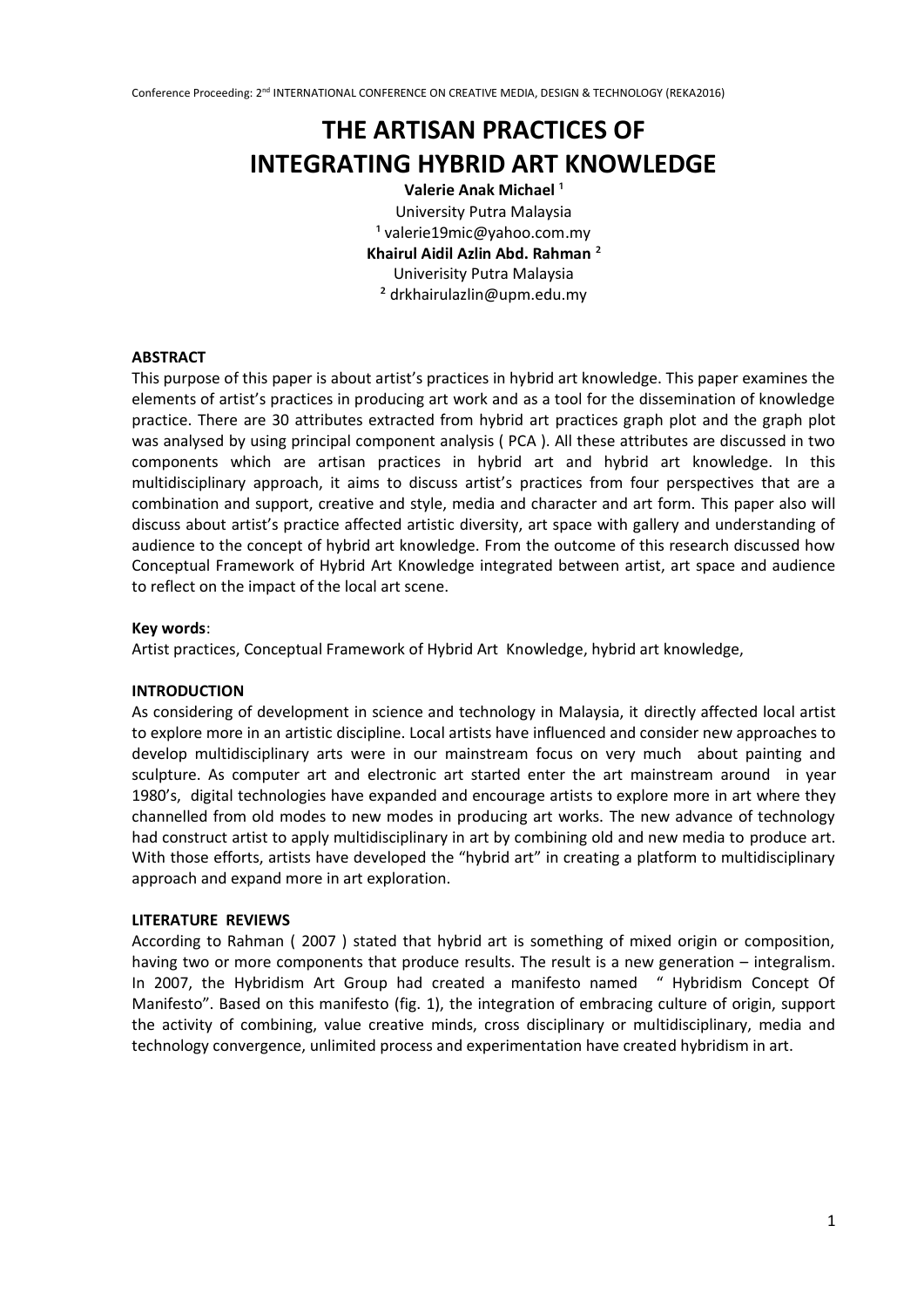

Figure 1 *: Hybridism Concept Of Manifesto* Source: ( Hybrid + ism, 2007, pg.65 )

Gallasch ( 2004 ) stated that in Australia, hybrid arts are where new ideas about the body, culture, history and technology are most strongly expressed, explored and critiqued. It is an area of intense research and development into the possibilities of cross-artform, intercultural and multimedia practices. Rahman and Michael ( 2009 ) stated that the combination of science and technology have expanded to artistic practices without neglecting the elements and principals of art, and these expansions has existed to multidiscipline works practice by artists.



Figure 2: Model Of Hybrid Art Practice ( Source : National Arts Conference Proceedings Paper , pg. 347)

Michael ( 2009 ) stated that in model of hybrid art practice ( fig. 2 ) are evolved of artistic diversity, art foundation and support and media inovation as valuation to art works. The measure of gaining hybrid art practices involves art foundation and support is equally integrate with media innovation, so as a result, the practices in art diversity will be achieved. In general, hybrid art practice breaks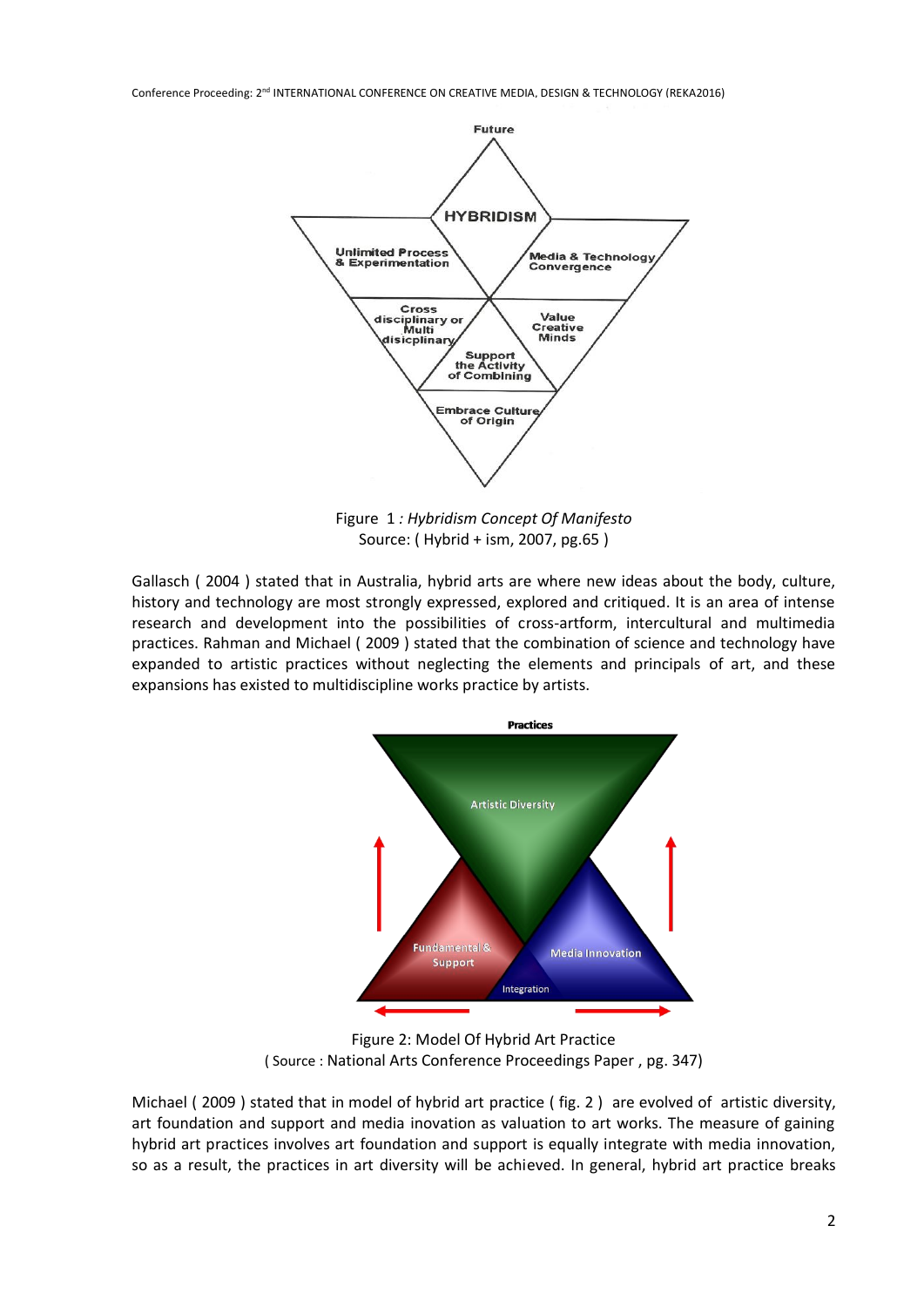down the limitations, variety of media, techniques, equipment or discipline. In this context, clearly indicate that only openness is instrumental to the advancement of art and creating a new culture in experiencing art.

#### **PROBLEM STATEMENTS**

There is need to identify the elements in artisan practice for integrating hybrid art knowledge. So, what are the components the artisan practice of integrating hybrid art knowledge.

#### **METHODOLOGY**



Figure 3: Conceptual Framework of Hybrid Art Knowledge

In this Conceptual Framework of Hybrid Art knowledge ( fig. 3), artistic diversity is the core of the hybrid art knowledge which is artisan as the main character. The relations are surrounded by art space represents gallery and understanding portrays audiences. When we have seen this conceptual framework surrounding, it is a process of integrating hybrid knowledge impact with a different perspective. Using hybrid art practices as the factor for art diversity aspect, where the knowledge is practices of artists. This feature is to discuss what the attributes practices by artists and construct four components which describe combination and support, creativity and style, media and character and art form that can be analyzed in art studio context. In gallery context, art space is used to represent exhibition approaches. The crucial element in art space is that the integration between artist and gallery roles ensures that construct responses to their ability and capability in develop hybrid art works. In order to respond to hybrid practices, audiences will reflect their understanding through their experiencing hybrid works. This framework structure reflects how hybrid art knowledge responds at all levels to create a hybrid identity.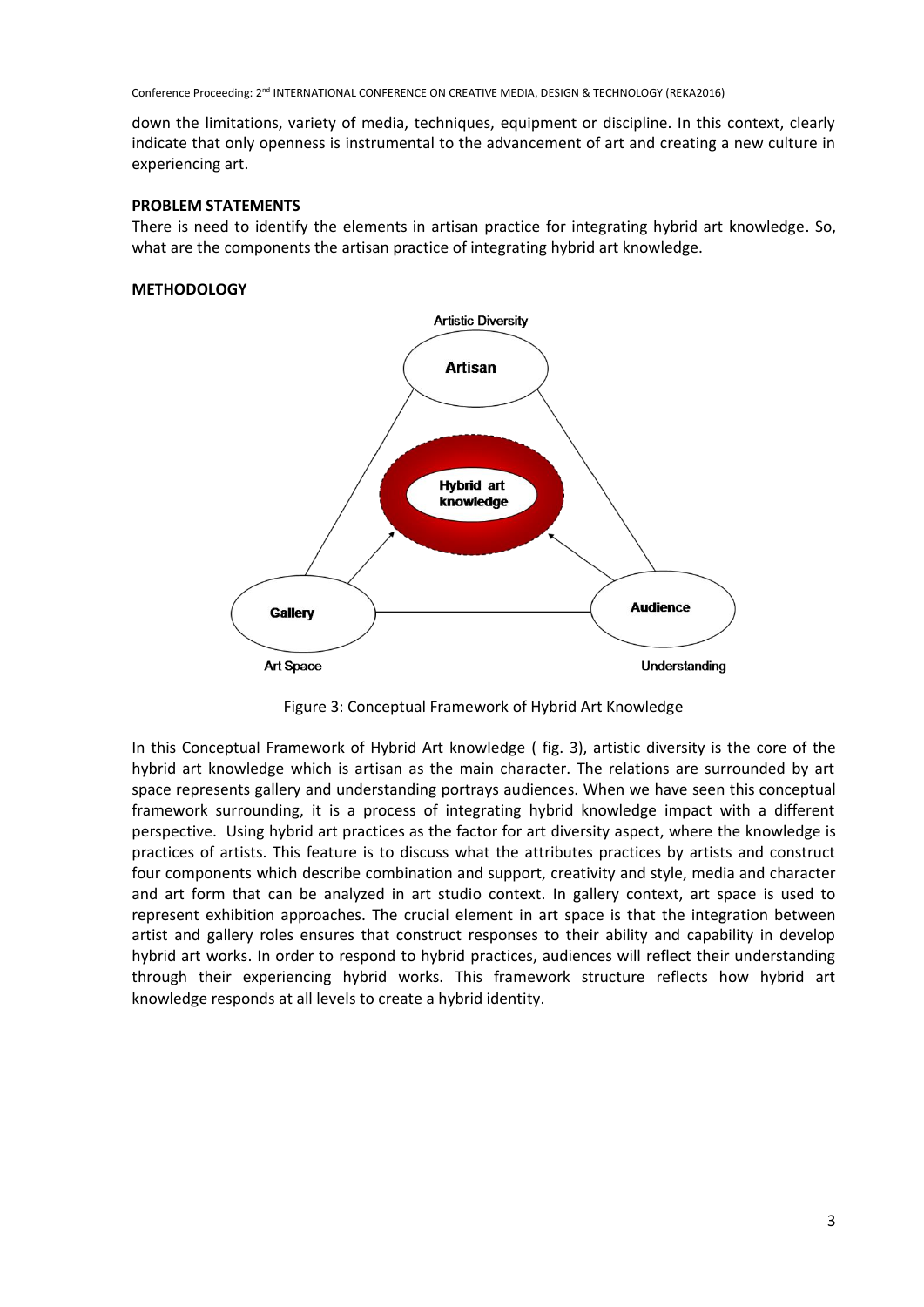#### **RESULTS & DISCUSSION**

#### **ARTISAN PRACTICES IN HYBRID ART**

#### **Combination and Support**

As hybrid art appears in the contemporary art scene, artists asserted inclination towards hybridization. It encouraged freedom and no boundaries in application and also emerging style in breaking traditional techniques way of producing art forms. For example, the combinations between electronic devices and traditional tools as a trend. Beside, Born and Barry ( 2010 ) state the emergent field of art-science as part of a heterogeneous space of overlapping interdisciplinary practices at the intersection of the arts, sciences and technologies. Hauser, Jaschko, Krpan, Vesna, Visnjic ( 2015 ) stated that now fully living in, where machine and flesh have already merged, cultures and ideologies are clashing face to face as well as nline, autonomous warfare is waged, top-down technologies have reached their limit and science is learning to return to bottom up systems that nature has been employing all along. It shows that the boundaries are no limits and emerging complexity in the arts. When artists started to participate in hybrid's work, they started to think what kind of integration to support different discipline and this allowing them to understand deeper about subject matter. Same goes to art students, they are free to explore latest technologies or techniques so that they understand the possibility of the media and challenge the boundaries to create work. Interviewed with Sanusi ( personal communication, July 15, 2008 ) stated that art students are encouraged to think about the ' language ' that is being used at present other than industrial and artistic progress such as explores in the technology kind of works. As a result, through hybridization it is totally made an interactive, imaginative or even new interaction between creator, artwork and even the tools. This makes a new effects and knowledge through the languages of art piece.

#### **Creativity and Style**

At present, hybrid artists interested and even committed to exploring science and technology as their theme. For example, at western country, artists collaborated with various field backgrounds of people such as scientists or even engineers appeared to produce an extraordinary experimental artwork. Different from western countries, our local artists are our own identity and surrounded by elements of culture. However, as art crosses the boundaries of beyond creativity, artists may broaden their knowledge through combining technology and culture to create our very own identity in art. According to Sulaiman ( 2013 ) stated that artists have sought originality by delving into aspects of their culture, culture identity helping to differentiate one artist from another in an otherwise homogenous machine world. This article also stated Malaysia artists have used new media as a critical tool to address issues of cultural heritage. From the finding from hybrid art practice data, it shows that interactive and interactions are crucial to achieve hybrid practice in the works. From audiences perspective, experiencing art work where there are elements of interaction in art, it may attract them to appreciate art. On the other hand, the engagement between interactive and interaction may challenge for the valuation of creativity. Schraffenberger and Heide ( 2012 ) stated that interactive art is of great relevance to the arts, sciences and technology alike where it is existing research concerning interaction in interactive art and discusses its applicability for describing and classifying audience - artwork interaction.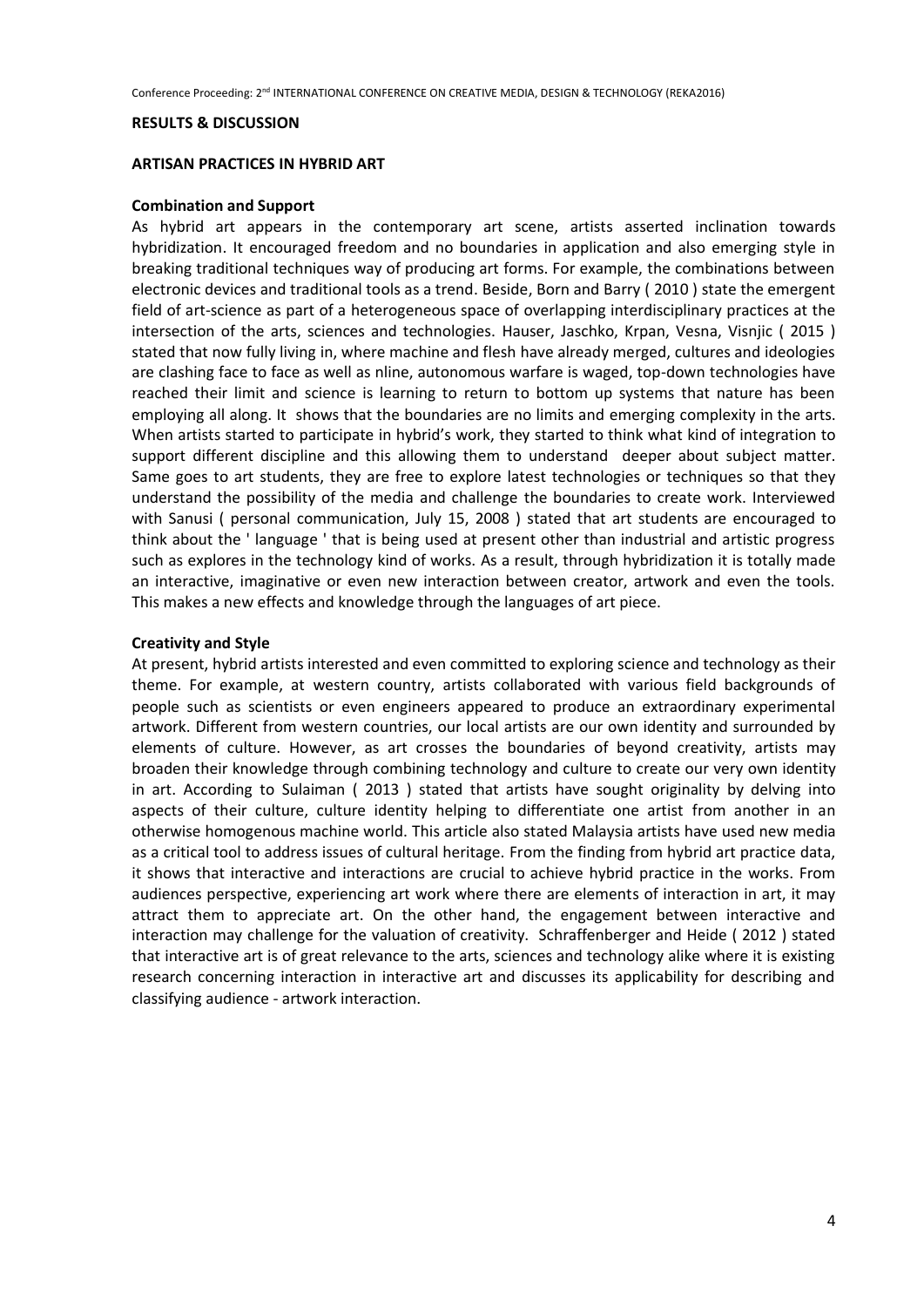

Figure 4: Mohamad Ali Azraie Bebit, *Nothing,* 2009

For example, Mohamad Ali Azraie Bebit who created an interactive type of work, entitled "Nothing" ( fig. 4), where he applied video and kinetic sculpture as interactive work. 'Doraemon' as the main character, where as we all know, the character known as may fulfill it's owner demand, but in this character, what we want is a delusion. This moving sculpture created attention to the audiece and the most interesting part is the video stated the word "nothing". This artwork is able for the audience to interact with the art work and they able to observe the character of the media and most interesting is reflecting to audience's lived experiences.



Figure 5: Sylvester Weilding Jussem, *Kobong Series* I & II, 2007

Sylvester Weilding Jussem presents an interesting piece of painting where combination between digital prints and acrylic painting. This painting is installed on a wall which is a precise grid of four artworks in the series. Besides, if the artwork divided separately, it will capture a single view. In this "Kobong Series" ( fig. 5), he a tried to extend effort of creativity which is to explore two different media in a piece of an artwork.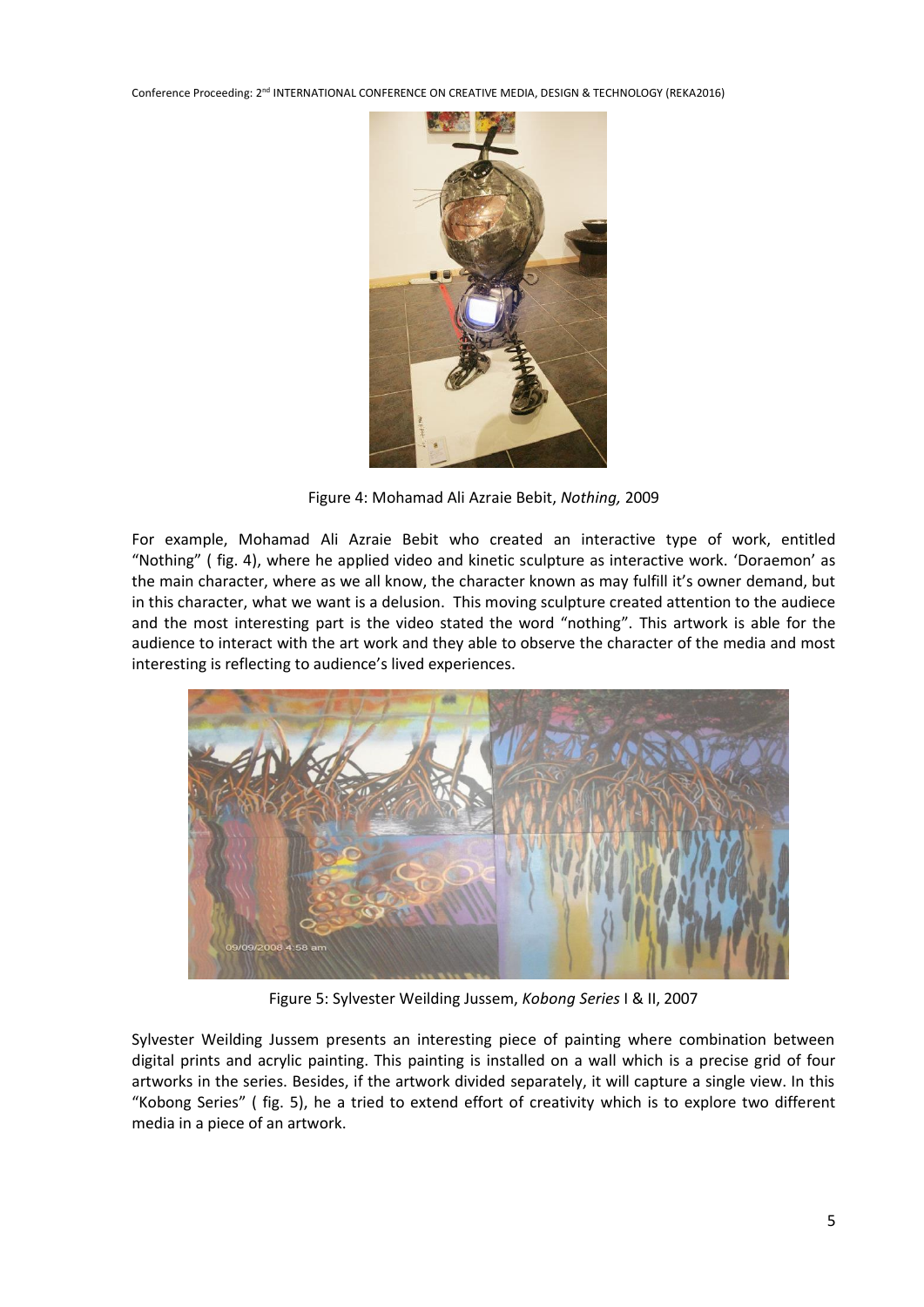#### **Media and Character**

As an artist, understanding the media and its character are important where it encouraged freedom and no boundaries in application and emerging style in breaking traditional techniques way of producing art forms. Artists really looking deep into the strength of the media and study the character of media so that when they are conducting into media process, they will produce with outstanding outcomes. The hybrid artist knows completely about structuring the media through the content of the idea. For example, from the tools aspect, artists may apply electronic devices and traditional tools as an experimental art work. As a result, through hybridization of cross media it is totally made an interactive, imaginative or even new interaction between creator, artwork and even the tools. When artists able to identify the strength of media, it may challenges artists to control and handle it. The creative process inquires to develop new effects and knowledge through the transformation of the art piece. The audience may think that whether technology can turn advancement in creating art from an area of facilitate produce art piece into a new thinking area of development of knowledge. As technology gets involved in the creation of an art piece, artists have explored the scientific world rather in a wonder spirit than critique issues surround them. In the sense of the creative process, there will be interactivity between the machine and creator which meant the artist itself. Not even that, unlimited process and experimentation also highlighted which included media, medium and techniques.

## **Art Form**

In Malaysia, we are dominants of generating cultural such as society and multiracial as a subject matter. These platforms represent to form of hybridized culture among Malaysian society. Once again, the nature of creator perception about combining media questioned how important mixed media being used for creating art. So, when comes to culture or cultural images and then transform it into an art piece. Meanings that it is also embracing the culture of origin as a form of art. Many artists agreed aesthetic generate naturally to the creation of artwork. Although artists who work with traditional media, indeed hybrid artist interested in practicing scientific or technology base skill to improve their creativeness. Again, these depend to the artist in exploring hybridity in this art form. At the same time, the idea of combining culture and technology can represent our society in order to create intercultural concept and opened up to multi practices. artists may Interviewed with Isa (personal communication, June 8, 2008), he stated artists must practice the fundamental knowledges and as well as go beyond in technological process. Levinson ( 1984 ) stated that the hybridization of art forms does precisely this, not at the level of single works and their components, but at the level of artistic categories and their antecedents. Thus individual hybrid artworks, in virtue of the arts they display in combination, acquire a significance as emblems of creative activity in general.

## **Hybrid Art Knowledge**

# **Artistic Diversity**

From the finding of hybrid art practices graph plot, there are 20 elements in the artistic diversity component such as interaction, communication, creativity, new identity, aesthethics, experimental, multidiscipline, culture, mixed media, research, media character, strength art and science and new effect. Born and Barry ( 2010 ) state the emergent field of art-science as part of a heterogeneous space of overlapping interdisciplinary practices at the intersection of the arts, sciences and technologies. Bandt ( 2006 ) stated that the conceptual considerations in the design of cross disciplinary works are addressed and these include the parameters derived from the disciplines of sculpture, sound, temporal composition, spatial architecture and audience interactivity. For art practice as part of art based research, the engagement of multidisciplinary and research as a process of making art as long as it concern of artistic aspect. This approach is to encourage a variety of languages and terms without neglecting local identity of the art scene. Another important development to achieve artistic diversity in artist practices is the extensive materials and media. On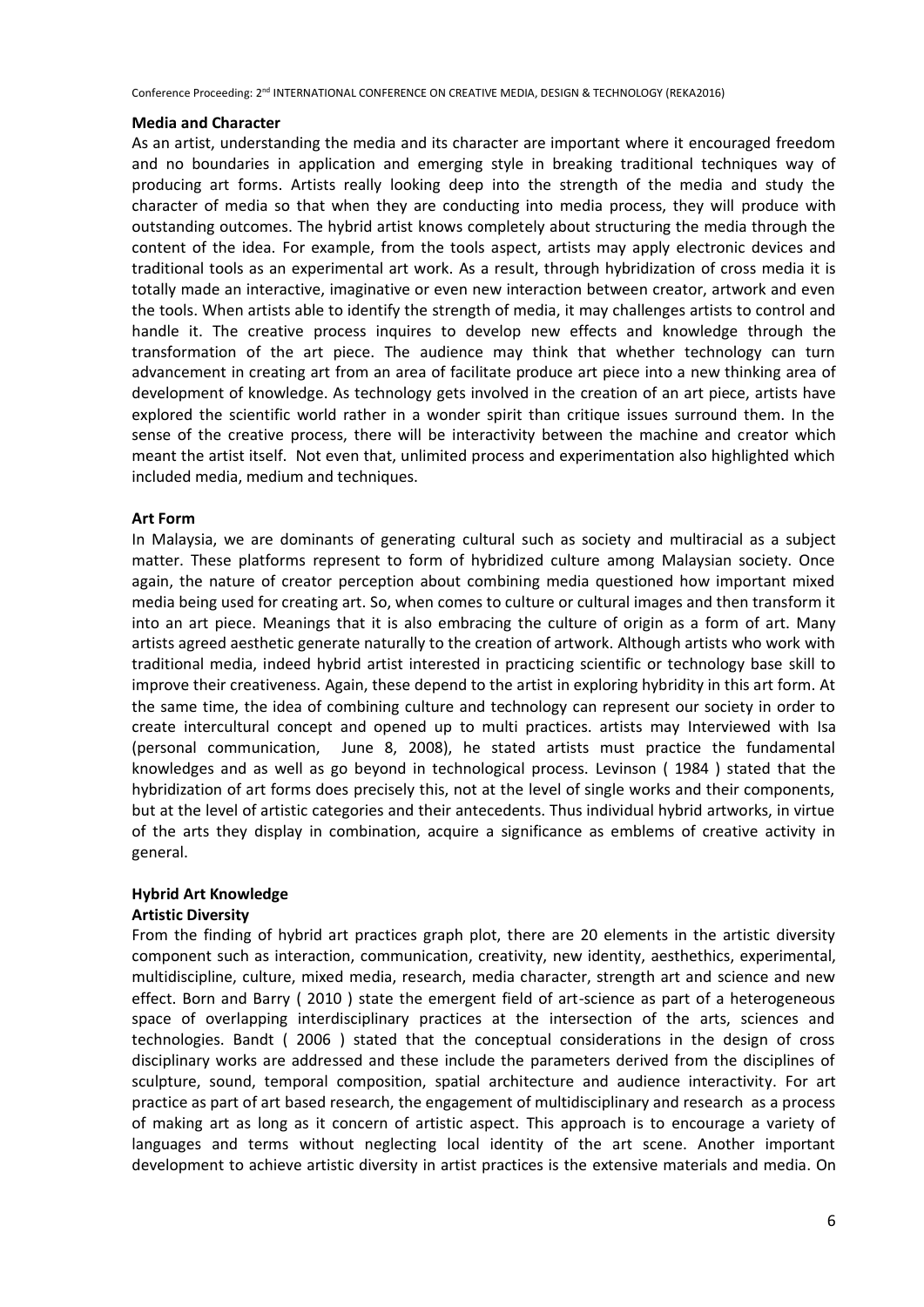the other hand, artists today are no longer limited to apply material and media for producing artwork activity. For example, painting and sculpture used to be an old media and apply traditionally for producing activity. But, now painting and sculpture are integrated with art performance and experimental so that there are interaction approaches between audience and art works. The idea of hybrid practice is to break traditional method and apply cross media so that will continue to generate many new ideas and genre in the arts. Interviewed with Saidon ( personal communication, February 20, 2009 ) mentioned that technology not only exists today , but have existed in prehistoric times because human beings are "tool maker" to make tools and equipment. He also stated that technology has become a part of human life.



Figure 6 : Al Kesah, 24sm x 19 sm, Ismail Zain, 1988

In the Malaysian art scene, artists are engaging directly with a social culture as a main factor and dominant in term of the idea then followed by issues. For example, the late Ismail Zain's art work entitled "Al Kesah" ( fig. 6 ) applying from the techniques of digital collage to create the finest dots and lines, form and texture. The details had transformed the fine dots to become a family picture of Ewing family ( popular soap opera in 1980's ) and traditional Malacca house. Ismail and Sabana ( 2009 ) stated that Ismail Zain's interests in allegorical impulse, conceptual art, cultural orientation and bombardment of images caused by information technology was translated in a very witty and teasing style in the title of his solo exhibition, which was Digital Collage. When applied to studio research, artists started to investigate what is the strength of the idea, creative process, and media character and so to integrate multi practices.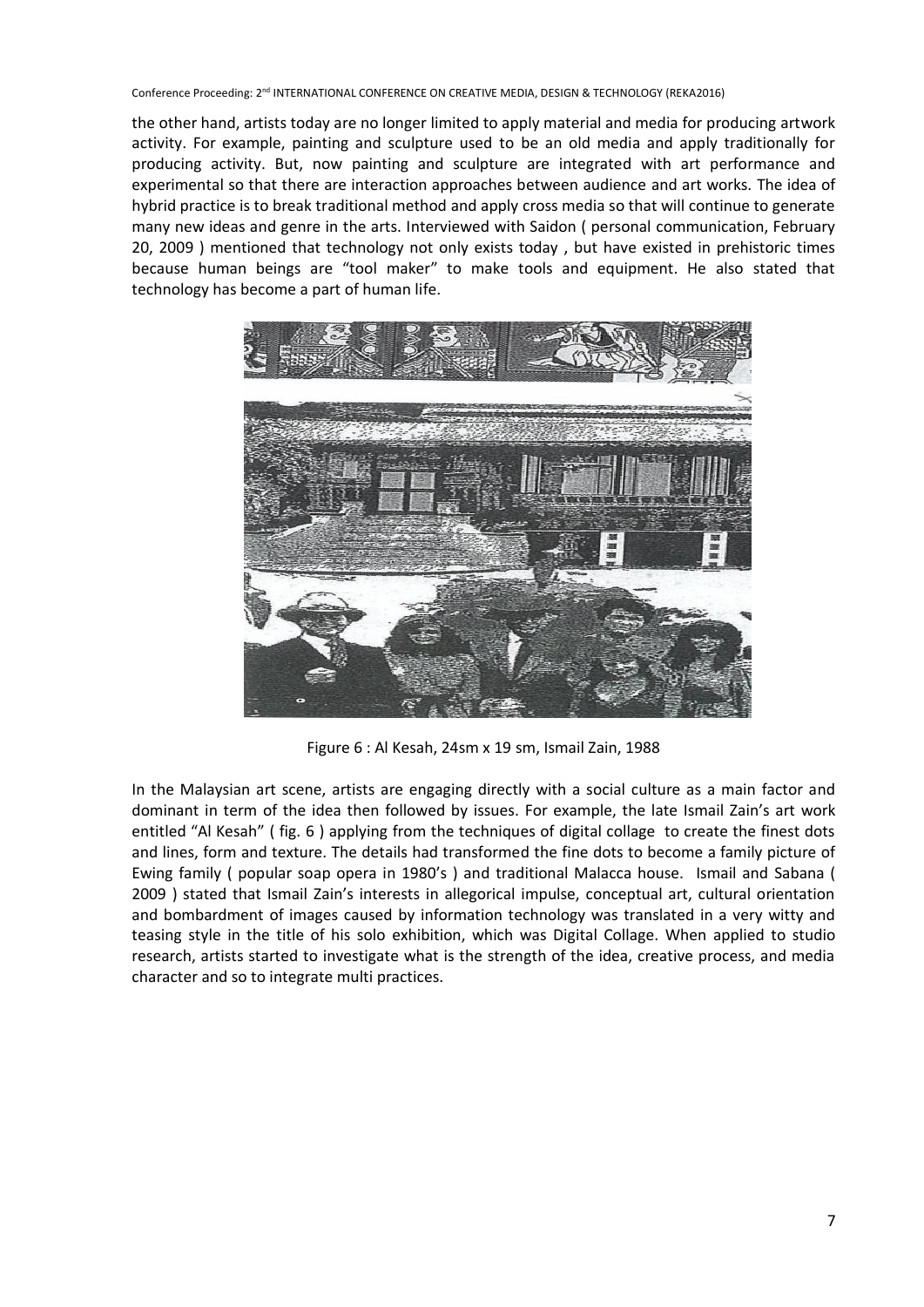

Figure 7: Khairul Aidil Azlin Abd. Rahman, Midin Series in Hologram ( 2007 )

Artwork such Midin Series in Hologram ( fig. 7 ) focuses on the attraction of movement in the instantaneous character of the forms created. The difference about this painting compare to other painting is the attraction of optical illusion of motion vector of viewing virtual moving images into 3 dimensional vision of space. He encouraged audience to explore and interact with the painting. Moving images are projected to the painting. So, audience noticed that the artist applied two media, which are painted and digital moving images to create between real and virtual images. In addition, creating art is part of the searching knowledge and learning process to achieve new idea and complexity. Busch ( 2009 ) artists have not only taken up art criticism and negotiations, they now also integrate research methods and scientific knowledge into their artistic process to such a degree that it even seems to be developing into an independent form of knowledge on its own. Besides, Benjamin, Coussement and Schmidt ( 2010 ) stated that artistic human-robot interaction design is introduced as a means for scientific research and artistic investigations. Their studies the use of finite state machines to organize robots' behavioural reactions to sensor data, and give a brief outlook on structured observation as a potential method for data collection. Meaning, this study focus on technical in experiencing the design of the robot and manipulate the complexity in hybrid which includes technical, experiment, research, artistic and so to the aesthetic. So, with our own art identities, artists may research about cultures, heritage, historical so that it can absorb to artistic research. We represent more on formulating own identity like integrate of culture and technology, resulting of hybrid identity.

## **Art Space**

Gallery or art space is a space for artist to exhibit their works and presented to the audience and art collector. Most of the galleries are preferred old media works and collected it as part of their collections. If a measure of the value of hybrid art works is to be art source for next generations, then hybrid art works should be preserved so that they will experiencing and involved with different discipline of art. Now, the challenges for the gallery are how to attract audience to appreciate hybrid art works and conservation for hybrid art work how gallery play their role to develop hybrid art in the contemporary art scene? Burns ( 2010 ) stated that the technology of and accessibility to digital media arts work in public and private spaces present challenges to valuing digital media arts work. The importances of providing art spaces for hybrid artist to display their work are because of hybrid work physical needs suitable places due to some of the work are applying technology media.Without proper technology and support for exhibiting digital media art work, visitors are unable to access, experience, and value digital media art work.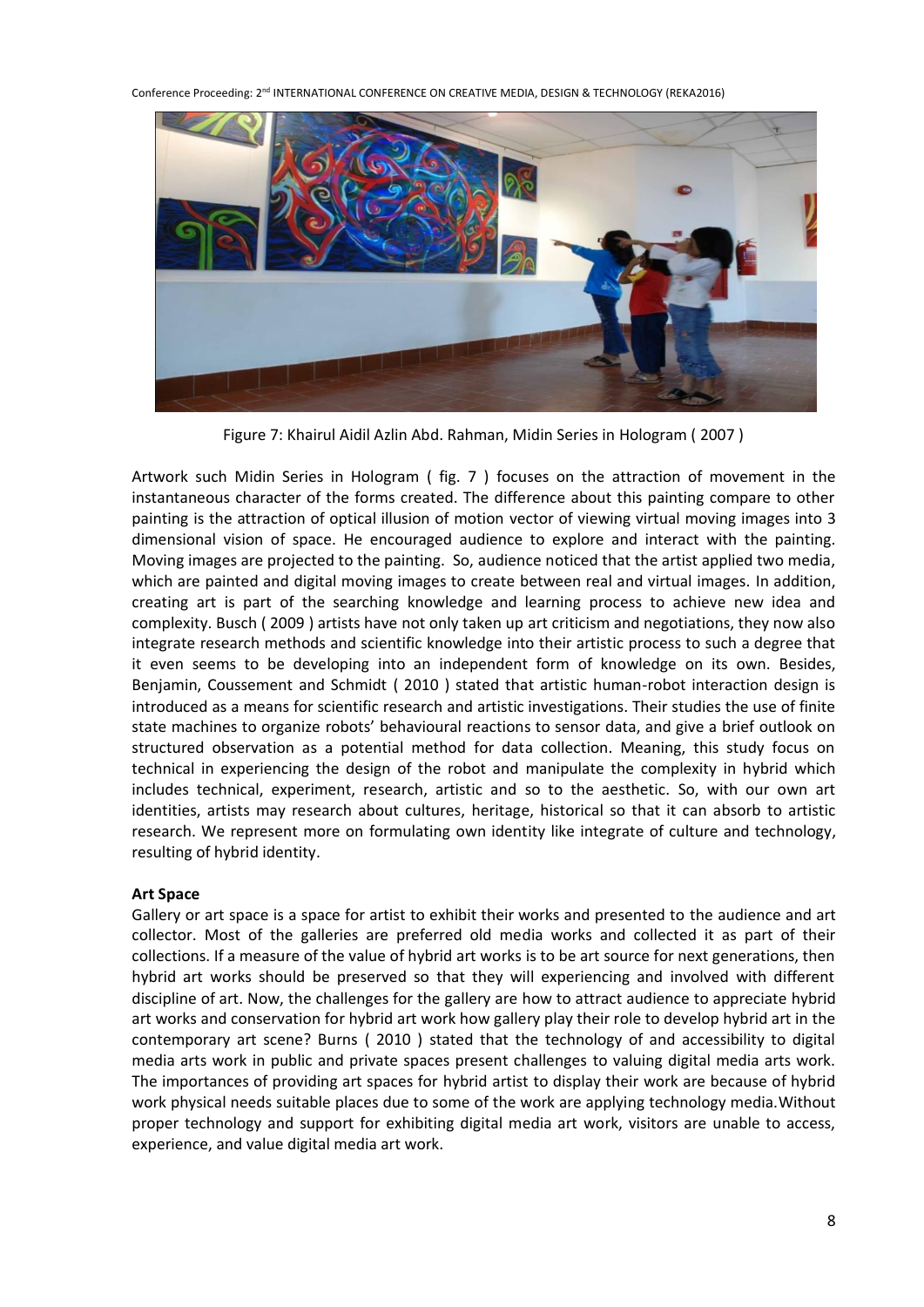Public and private art agency like the National Visual Art Gallery and Petronas Gallery and other private art gallery have to challenge their ability and collaborate with artist to attract audience to participate experiencing artwork. These collaborations are very important because the agency play a role to support and expand the boundaries of art space to local artists to exhibit their work. For example, exhibit at public space. With this opportunity, our new generation will able to enter different environment and learn new knowledge. Edmonds ( 2010 ) stated that the artist is concerned with how the artwork behaves, how the audience interacts with it and ultimately, in participant experience and their degree of engagement. In addition, by support from the agency, there will be more new artist to get involved with art exhibition and encouraged them to explore more in art.

# **Understanding**

Audiences are important character in this component, where they are evaluating, experiencing, participating and interacting with artworks. When they are experiencing new approaches of present art, these allow interpretation and change the audience's ways of thinking. Artists are engaging with the intellectual thinking and critical discussion so that audience will interest to involve and measure their awareness in understanding the idea of works. This is because creativity involves the experience, knowledge and information. So, the responds from will contributes to the development of our local scene. As artists bring a new way of thinking in experiencing art, these may present the need for a shift paradigm in valuating art and part of educating young generation exposes to hybrid works. Technology plays an important role in providing information and as a disseminator of information to the community or audience. In addition, through the enhancement of now a day digital media, audience can access the latest art work or even support the activity of art exhibition. As there are understand what is hybrid's work, they even can experience virtual museum and interact with the artworks. As a result, art will be more closer to the community and many audiences can accept the complexity of hybrid art. The passion of artists will be appreciated by the audience and artists will be continued to produce our own style of producing art.

# **CONCLUSION**

As discussed in this paper, art practice needs to be recognized as a valuable for developing local art scene. Further, art practice is the process of learning knowledge and ongoing discovery, so there is a need to create alternative to establish a hybrid art practice. In addition, in this new era of contemporary art, there is no longer of exhibit artwork in the gallery, but explore and seek more art space in order to encourage youngster to interact and experience art in new mode. This is because the styles of new generation appreciates and have an awareness in artistic practice is different from the 1990s. Global cultural is the main impact of transforming art practice, where artists will continue seeking new method, new possibilities and new technologies to enhance productivity of art works. In addition, the final results are the value of artistic inquiry and new knowledge to the community.

## **REFERENCES**

Benjamin Buch, B., Coussement, P., and Schmidt, L. ( 2010 ). " playing robot " : An

Interactive Sound Installation in Human-Robot Interaction Design for New Media Art. *Journal NIME2010*, 15 -18. Retrieved from http://www.uni-koeln.de/philfak/muwi/sm/research/pr/NIME\_playing\_robot\_FINAL.pdf

Born, G. and Barry, A. ( 2010 ). ART-SCIENCE. From public understanding to public experiment. pg103 - 119. Retrived from ttp://dx.doi.org/10.1080/17530351003617610

Burns, D. R. ( 2010 ) The valuation of emerging media arts in the age of digital reproduction. Retrieved from http://www.bcs.org/upload/pdf/ewic\_ev10\_s11paper1.pdf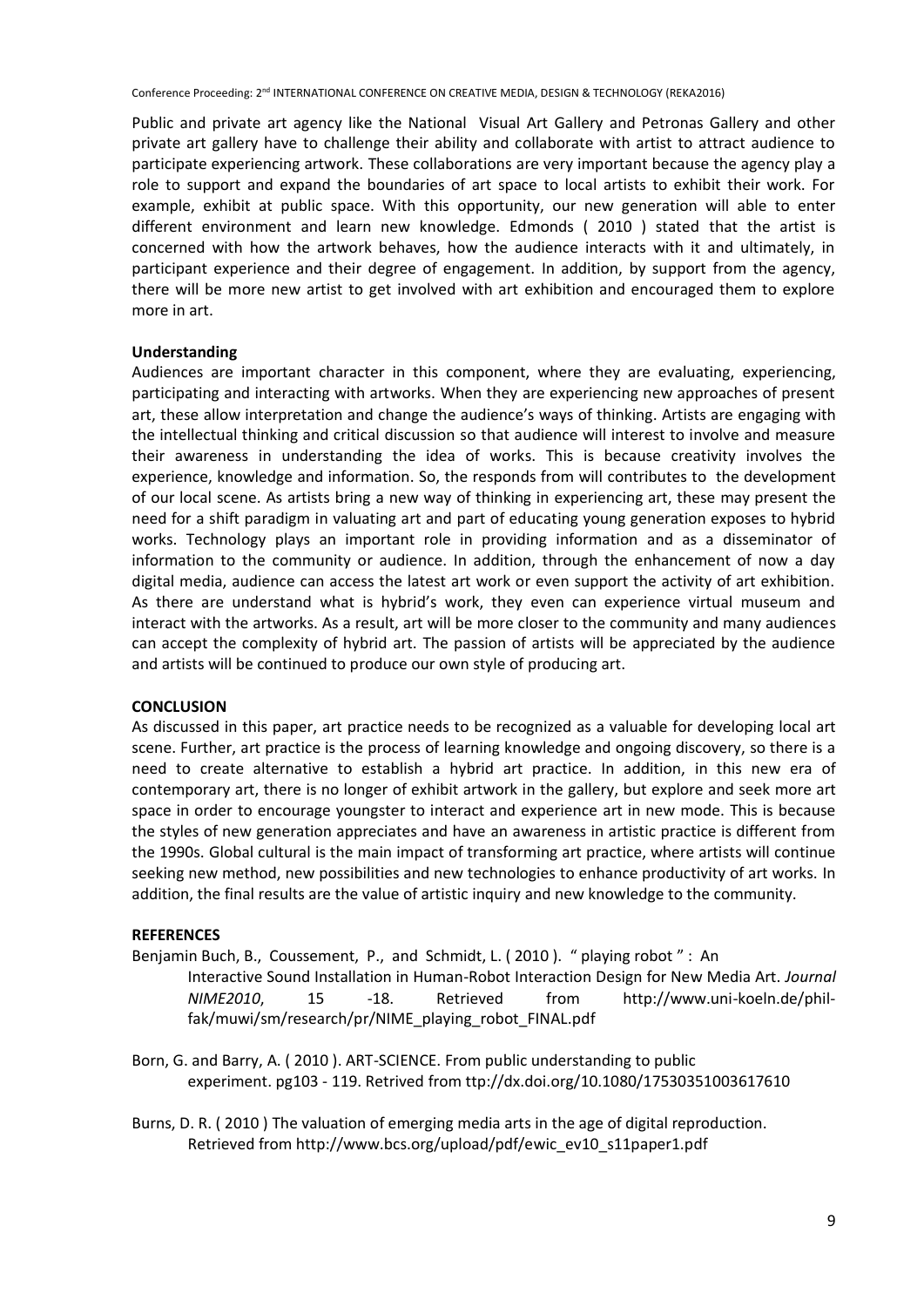- Busch, K ( 2009 ). Artistic Research and the Poetics of Knowledge. Journal Art & Research, pg 1- 7. Retrieved from http://www.artandresearch.org.uk/v2n2/pdfs/busch.pdf
- Edmonds, E. (2010). The art of interaction, *6268* (March). pg 257 –264. Retrieved from http://doi.org/10.1080/14626268.2010.556347
- Gallasch, K. ( n. d). *Hybrid art: Hybrid Nation*. Retrieved from http://www.ozco.gov.au/\_data/ assets/pdf\_file/0009/4311/03\_hybrid\_art\_hybrid\_nation.pdf
- Hauser, J., Jaschko, S., Krpan, J.V., Vesna , V. , & Visnjic, F ( 2015 ). Retrieved from http://archive.aec.at/media/archive/2015/213768/File\_06119\_AEC\_PRX\_2015.pdf
- Ismail, I. & Sabana, S. ( 2009). The Nature of Ismail Zain's Art: A Different Vision in Malaysian Contemporary Art. Bandung Institute of Technology, Journal Visusal Art & Design, Vol. 3, pg 145-166. Retrieved from http://www.researchgate.net/publication publication/268055501\_The\_Nature\_of\_Ismail\_Zain's\_Art\_A\_Different\_Vision\_in\_Malaysian \_Contemporary\_Art
- Levinson, J. ( 1984 ). Hybrid Art Forms. Journal of Aesthetic Education. Vol. 18, No. 4. 5 – 13. Retrieved from https://musicandartoxford.files.wordpress.com/2012/02/hybrid -artforms.pdf
- Schraffenberger, H. and Heide, E. ( 2012 ). Interaction Models for Audience Artwork Interaction: Current State and Future Directions Interactive art. *Journal Arts and Technology*, 1 - 9. Retrieved from http://arlab.nl/docu/schraffenberger-vdHeide-interaction-models-foraudience-artwork-interaction.pdf.
- Rahman, K.A.A & Michael, V. ( 2009 ) Jurnal ASWARA, Edisi 2, pg 255 265. Retrieved from http://www.academia.edu/8875724/Seni\_Hybrid\_Pergerakan\_Seni\_Visual \_Alternatif\_di\_Malaysia

## **Catalogues**

- Michael, V & Rahman, K.A.A ( 2009 ). National Arts Conference Proceedings Paper, pg 347. Universiti Malaysia Sabah.
- Piyadasa, R. ( 2001). *Rupa Malaysia Meninjau Seni Lukis Moden Malaysia,* Balai Seni Lukis Negara, Kuala Lumpur.
- Rahman, K.A.A. ( 2007 ) *The Hybridism Manifesto*, Faculty Seni Gunaan dan Kreatif, Universiti Malaysia Sarawak.
- Sulaiman, S. ( 2013 ) Malayia's New Media Art Landscape. *Reactions – New Critical Strategies. Narratives In Malaysian Art. Volume 2*. RogueArt. Kuala Lumpur. pg. 243

#### **Interview**

Khadijah Sanusi, Lecturer Universiti Teknologi Mara Shah Alam. 5 July 2008.

Kamarudzaman Md. Isa, Lecturer Universiti Teknologi Mara Shah Alam, 8 June 2008.

Hasnol Jamal Saidon, Director of Museum of Tuanku Fauziah, 20 February 2009.